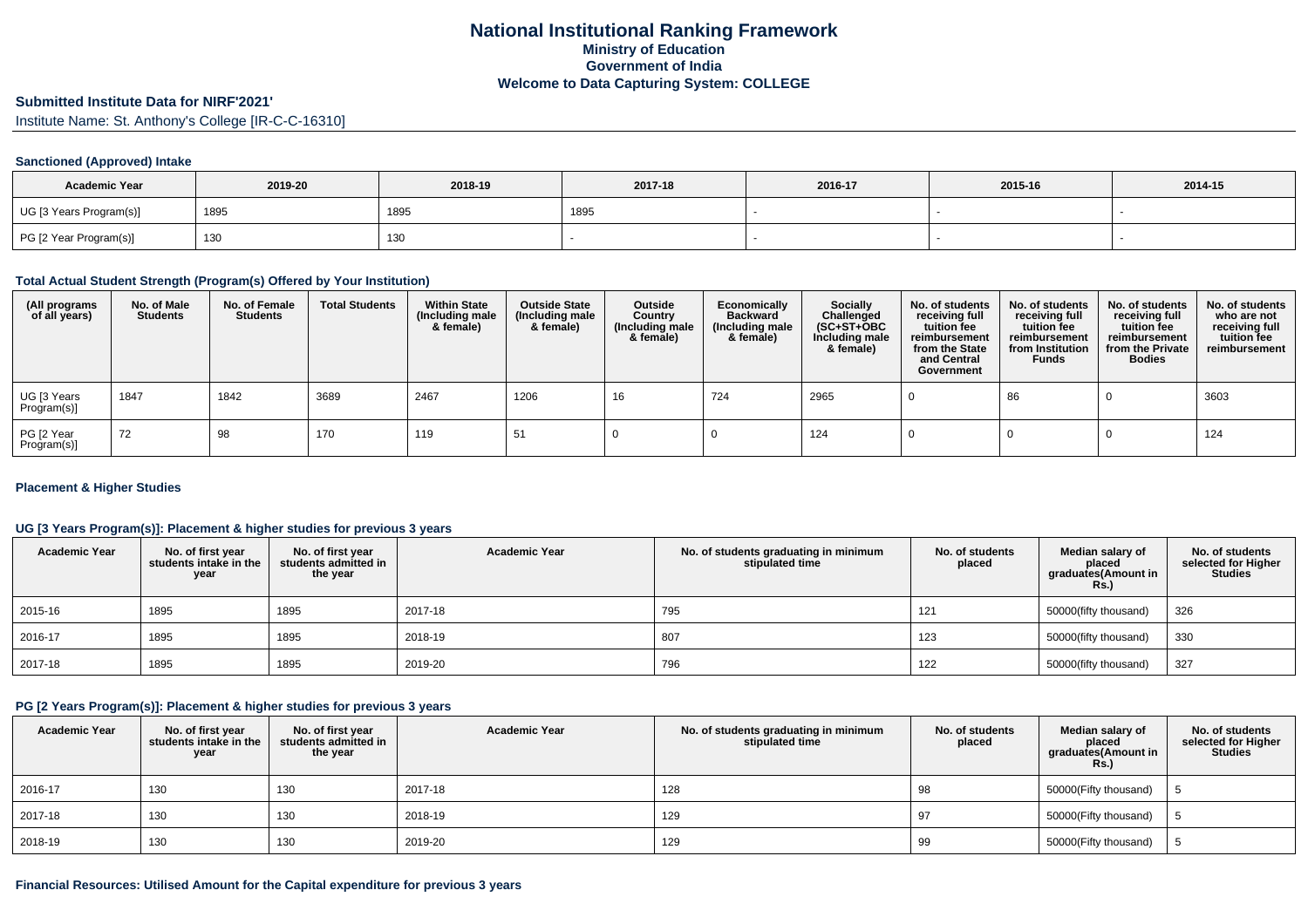| <b>Academic Year</b>                                                                                 | 2019-20                                                                       | 2018-19                                                                      | 2017-18                                                                       |  |  |  |  |  |  |  |  |
|------------------------------------------------------------------------------------------------------|-------------------------------------------------------------------------------|------------------------------------------------------------------------------|-------------------------------------------------------------------------------|--|--|--|--|--|--|--|--|
|                                                                                                      | <b>Utilised Amount</b>                                                        | <b>Utilised Amount</b>                                                       | <b>Utilised Amount</b>                                                        |  |  |  |  |  |  |  |  |
| Annual Capital Expenditure on Academic Activities and Resources (excluding expenditure on buildings) |                                                                               |                                                                              |                                                                               |  |  |  |  |  |  |  |  |
| Library                                                                                              | 1852596 (Eighteen lakhs fifty two thousand five hundred ninety                | 1502184 (fifteen lakhs two thousand one hundred and eighty<br>four)          | 2568151 (twenty five lakhs sixty eight thousand one hundred<br>and fifty one) |  |  |  |  |  |  |  |  |
| New Equipment for Laboratories                                                                       | 5832842 (fifty eight lakhs thirty two thousand eight hundred<br>forty two)    | 2879141 (twenty eight lakhs seventy nine thousand one<br>hundred forty one)  | 4376233 (forty three lakhs seventy six thousand two hundred<br>thirty three)  |  |  |  |  |  |  |  |  |
| Other expenditure on creation of Capital Assets (excluding<br>expenditure on Land and Building)      | 2637538 (twenty six lakhs thirty seven thousand five hundred<br>thirty eight) | 3571792 (thirty five lakhs seventy one thousand seven hundred<br>ninety two) | 2325961 (twenty three lakhs twenty five thousand nine hundred  <br>sixty one) |  |  |  |  |  |  |  |  |

## **Financial Resources: Utilised Amount for the Operational expenditure for previous 3 years**

| Academic Year                                                                                                                                                                                  | 2019-20                                                                                            | 2018-19                                                                         | 2017-18                                                                                      |  |
|------------------------------------------------------------------------------------------------------------------------------------------------------------------------------------------------|----------------------------------------------------------------------------------------------------|---------------------------------------------------------------------------------|----------------------------------------------------------------------------------------------|--|
|                                                                                                                                                                                                | <b>Utilised Amount</b>                                                                             | <b>Utilised Amount</b>                                                          | <b>Utilised Amount</b>                                                                       |  |
|                                                                                                                                                                                                |                                                                                                    | <b>Annual Operational Expenditure</b>                                           |                                                                                              |  |
| Salaries (Teaching and Non Teaching staff)                                                                                                                                                     | 275346733 (twenty seven crores fifty three lakhs forty six<br>thousand seven hundred thirty three) | 179538016 (seventeen crores ninety five lakhs thirty eight<br>thousand sixteen) | 167088477 (sixteen crores seventy lakhs eighty eight thousand<br>four hundred seventy seven) |  |
| Maintenance of Academic Infrastructure or consumables and<br>other running expenditures(excluding maintenance of hostels<br>and allied services, rent of the building, depreciation cost, etc) | 2462106 (twenty four lakhs sixty two thousand one hundred<br>and six)                              | 4535864 (forty five lakhs thirty five thousand eight hundred<br>sixty four      | 3971845 (thirty nine lakhs seventy one thousand eight hundred<br>forty five)                 |  |
| Seminars/Conferences/Workshops                                                                                                                                                                 | 1840897 (eighteen lakhs forty thousand eight hundred ninety<br>seven)                              | 647752 (six lakhs forty seven thousand seven hundred fifty<br>two)              | 819611 (eight lakhs nineteen thousand six hundred eleven)                                    |  |

# **PCS Facilities: Facilities of physically challenged students**

| 1. Do your institution buildings have Lifts/Ramps?                                                                                                        | Yes, less than 40% of the buildings |
|-----------------------------------------------------------------------------------------------------------------------------------------------------------|-------------------------------------|
| 2. Do your institution have provision for walking aids, includingwheelchairs and transportation from one building to another for<br>handicapped students? | Yes                                 |
| 3. Do your institution buildings have specially designed toilets for handicapped students?                                                                | Yes, less than 40% of the buildings |

# **Faculty Details**

| <b>Srno</b> | Name                           | Age | Designation            | Gender | Qualification | <b>Experience (In</b><br><b>Months</b> ) | <b>Is Associated</b><br><b>Last Year</b> | Currently<br>working with<br>institution? | <b>Joining Date</b> | <b>Leaving Date</b> | <b>Association type</b> |
|-------------|--------------------------------|-----|------------------------|--------|---------------|------------------------------------------|------------------------------------------|-------------------------------------------|---------------------|---------------------|-------------------------|
|             | Dr Albert Longley<br>Dkhar SDB | 47  | Professor              | Male   | Ph.D          | 184                                      | Yes                                      | Yes                                       | 01-11-2012          | $\sim$              | Regular                 |
|             | R K Purkayastha                | 57  | Associate<br>Professor | Male   | Ph.D          | 422                                      | Yes                                      | Yes                                       | 11-04-1985          | $\sim$              | Regular                 |
|             | Saibadaiahun<br>Nongrum        | 40  | Assistant<br>Professor | Female | Ph.D          | 201                                      | Yes                                      | Yes                                       | 13-09-2003          | $\sim$              | Adhoc /<br>Contractual  |
|             | T C L Kharmujai                | 57  | Associate<br>Professor | Male   | M.A           | 396                                      | Yes                                      | Yes                                       | 01-09-1987          | $\sim$              | Regular                 |
|             | M Burua                        | 58  | Associate<br>Professor | Male   | M.Sc.         | 391                                      | Yes                                      | Yes                                       | 15-05-1988          | $\sim$              | Regular                 |
| 6           | C S Rao                        | 56  | Associate<br>Professor | Male   | Ph.D          | 391                                      | Yes                                      | Yes                                       | 15-08-1988          | $\sim$              | Regular                 |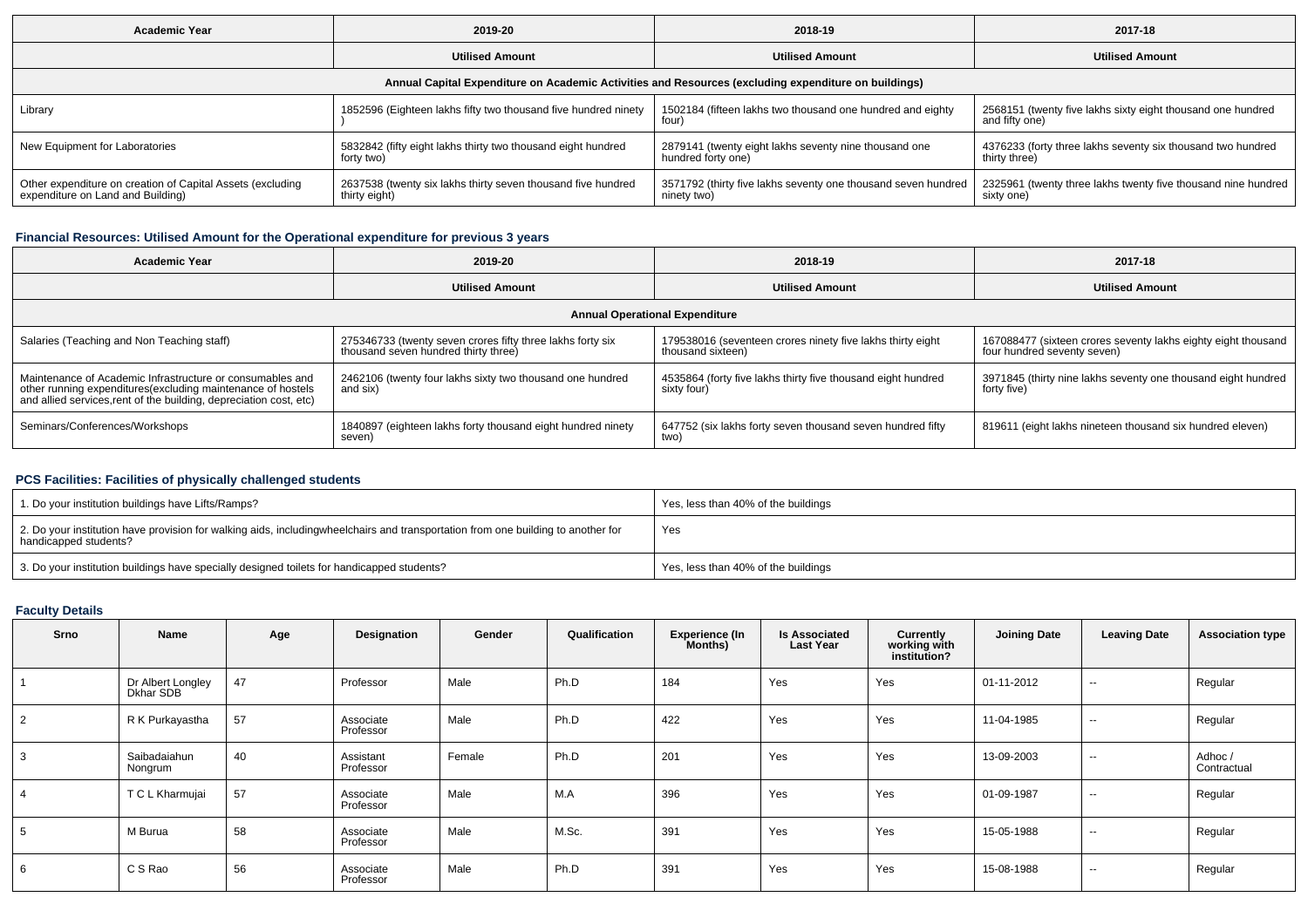| $\overline{7}$ | J J Dickie         | 56 | Associate<br>Professor | Male   | Ph.D       | 391 | Yes | Yes | 15-08-1988 | $\overline{\phantom{a}}$ | Regular |
|----------------|--------------------|----|------------------------|--------|------------|-----|-----|-----|------------|--------------------------|---------|
| 8              | N C Bharali        | 58 | Associate<br>Professor | Male   | Ph.D       | 380 | Yes | Yes | 06-11-1988 | $\overline{\phantom{a}}$ | Regular |
| 9              | L Bang             | 56 | Associate<br>Professor | Female | M.A        | 377 | Yes | Yes | 01-02-1989 | $\overline{\phantom{a}}$ | Regular |
| 10             | M Lyngdoh          | 56 | Associate<br>Professor | Female | Ph.D       | 371 | Yes | Yes | 07-08-1989 | $\overline{\phantom{a}}$ | Regular |
| 11             | A I Sahayaraj      | 57 | Associate<br>Professor | Male   | M. Phil    | 356 | Yes | Yes | 20-09-1990 | $\overline{\phantom{a}}$ | Regular |
| 12             | S F Kynta          | 53 | Associate<br>Professor | Male   | M.A        | 338 | Yes | Yes | 15-04-1992 | $\overline{\phantom{a}}$ | Regular |
| 13             | S K pradhan        | 53 | Associate<br>Professor | Male   | M. Phil    | 331 | Yes | Yes | 01-12-1992 | $\overline{\phantom{a}}$ | Regular |
| 14             | S M Kharbuli       | 53 | Associate<br>Professor | Female | Ph.D       | 328 | Yes | Yes | 16-02-1993 | $\overline{\phantom{a}}$ | Regular |
| 15             | V R Synrem         | 55 | Associate<br>Professor | Female | M. Phil    | 323 | Yes | Yes | 01-08-1993 | $\overline{\phantom{a}}$ | Regular |
| 16             | A K Das            | 50 | Associate<br>Professor | Male   | M.Sc.      | 315 | Yes | Yes | 11-04-1994 | $\overline{\phantom{a}}$ | Regular |
| 17             | P Bhattacharjee    | 51 | Associate<br>Professor | Female | Ph.D       | 313 | Yes | Yes | 01-06-1994 | $\overline{\phantom{a}}$ | Regular |
| 18             | F A Lamare         | 50 | Associate<br>Professor | Male   | M.Sc.      | 313 | Yes | Yes | 06-06-1994 | $\overline{\phantom{a}}$ | Regular |
| 19             | E Dkhar            | 55 | Associate<br>Professor | Female | M. Phil    | 301 | Yes | Yes | 26-05-1995 | $\overline{\phantom{a}}$ | Regular |
| 20             | J M Sun            | 47 | Associate<br>Professor | Male   | M.Sc.      | 271 | Yes | Yes | 10-12-1997 | $\overline{\phantom{a}}$ | Regular |
| 21             | <b>B S Lyngdoh</b> | 46 | Associate<br>Professor | Male   | M.A        | 263 | Yes | Yes | 01-08-1998 | $\overline{\phantom{a}}$ | Regular |
| 22             | S Chutia           | 45 | Associate<br>Professor | Male   | Ph.D       | 74  | Yes | Yes | 06-05-2014 | $\overline{\phantom{a}}$ | Regular |
| 23             | H G Lyngdoh        | 47 | Associate<br>Professor | Male   | Ph.D       | 226 | Yes | Yes | 01-09-2001 | $\overline{\phantom{a}}$ | Regular |
| 24             | S Saikia           | 43 | Associate<br>Professor | Male   | Ph.D       | 205 | Yes | Yes | 17-05-2003 | $\overline{\phantom{a}}$ | Regular |
| 25             | <b>B</b> Massar    | 46 | Associate<br>Professor | Female | Ph.D       | 218 | Yes | Yes | 15-04-2001 | $\overline{\phantom{a}}$ | Regular |
| 26             | R S Wankhar        | 43 | Associate<br>Professor | Male   | Ph.D       | 206 | Yes | Yes | 01-05-2004 | $\overline{\phantom{a}}$ | Regular |
| 27             | K S Rajput         | 48 | Associate<br>Professor | Male   | Ph.D       | 180 | Yes | Yes | 01-07-2005 | $\overline{\phantom{a}}$ | Regular |
| 28             | Anjan Das          | 48 | Associate<br>Professor | Male   | Ph.D       | 90  | Yes | Yes | 01-01-2013 | $\overline{\phantom{a}}$ | Regular |
| 29             | A L Warjri         | 49 | Assistant<br>Professor | Male   | <b>MBA</b> | 243 | Yes | Yes | 01-04-2001 | $\overline{\phantom{a}}$ | Regular |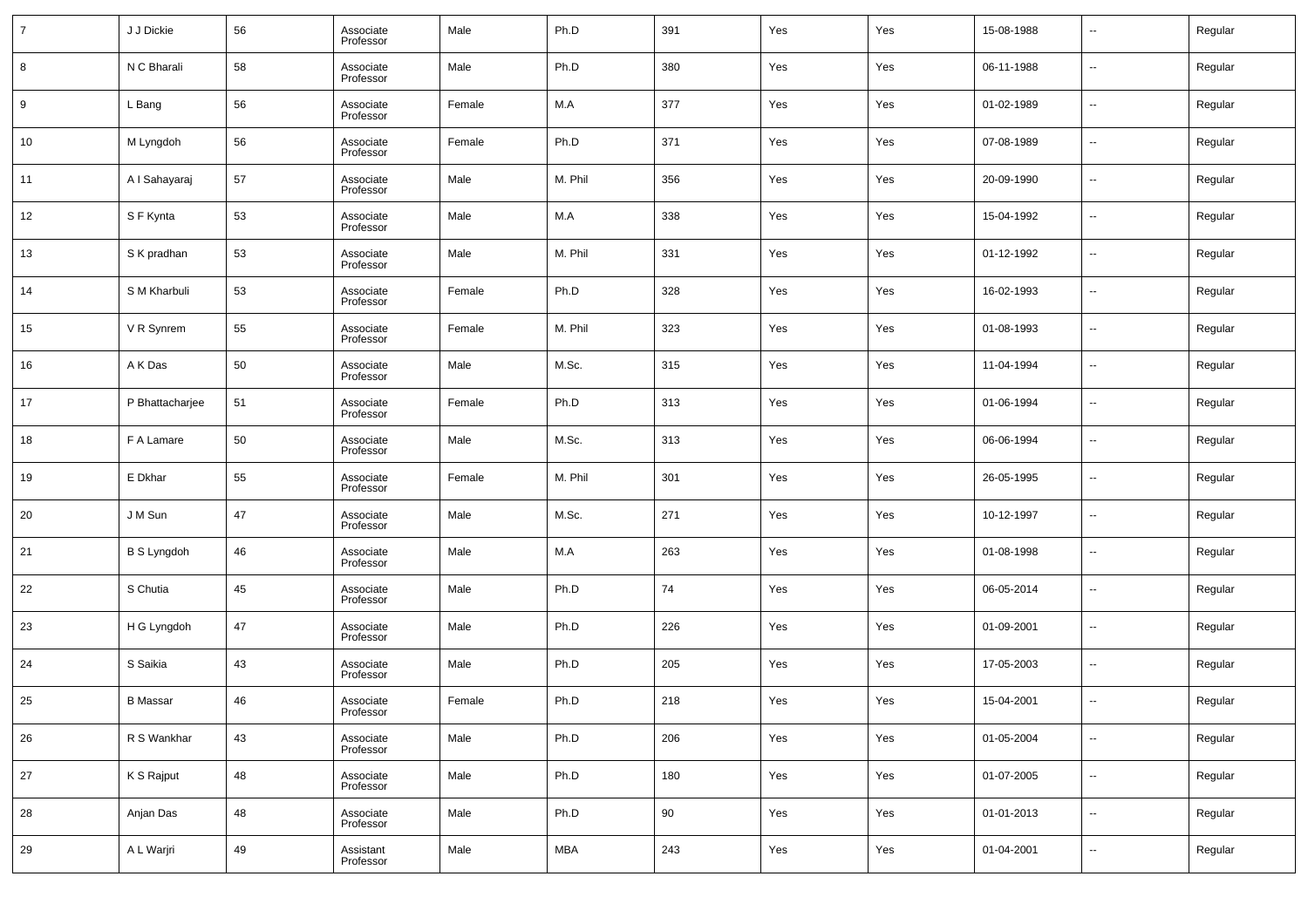| 30 | C Saiborne                         | 49 | Assistant<br>Professor | Female | PGDT    | 225 | Yes | Yes | 03-10-2001 | $\overline{\phantom{a}}$ | Regular                |
|----|------------------------------------|----|------------------------|--------|---------|-----|-----|-----|------------|--------------------------|------------------------|
| 31 | E M Jyrwa                          | 45 | Assistant<br>Professor | Female | M. Phil | 225 | Yes | Yes | 04-10-2001 | $\overline{\phantom{a}}$ | Regular                |
| 32 | E Saiborne                         | 44 | Assistant<br>Professor | Female | Ph.D    | 217 | Yes | Yes | 04-07-2002 | $\overline{\phantom{a}}$ | Regular                |
| 33 | <b>SM Syiemlieh</b>                | 42 | Assistant<br>Professor | Male   | M.Sc.   | 182 | Yes | Yes | 01-05-2005 | $\overline{\phantom{a}}$ | Regular                |
| 34 | D Bokolial                         | 43 | Assistant<br>Professor | Male   | M.Sc.   | 100 | Yes | Yes | 01-05-2016 | $\overline{\phantom{a}}$ | Regular                |
| 35 | F Marbaniang                       | 41 | Assistant<br>Professor | Female | Ph.D    | 48  | Yes | Yes | 01-07-2016 | $\overline{\phantom{a}}$ | Regular                |
| 36 | C K Kharshiing                     | 43 | Assistant<br>Professor | Female | Ph.D    | 214 | Yes | Yes | 01-09-2002 | $\overline{\phantom{a}}$ | Regular                |
| 37 | T A Challam                        | 39 | Assistant<br>Professor | Male   | M.Sc.   | 170 | Yes | Yes | 01-05-2006 | $\overline{\phantom{a}}$ | Regular                |
| 38 | E Nongbri                          | 40 | Assistant<br>Professor | Female | M.Sc.   | 36  | Yes | Yes | 01-07-2017 | $\overline{\phantom{a}}$ | Regular                |
| 39 | V R Khongwir                       | 40 | Assistant<br>Professor | Male   | M.Sc.   | 96  | Yes | Yes | 01-07-2012 | $\overline{\phantom{a}}$ | Regular                |
| 40 | G D Pyrtuh                         | 40 | Assistant<br>Professor | Female | Ph.D    | 159 | Yes | Yes | 01-04-2007 | $\overline{\phantom{a}}$ | Regular                |
| 41 | A S Kharbuli                       | 40 | Assistant<br>Professor | Female | M.COM   | 86  | Yes | Yes | 13-04-2013 | $\overline{\phantom{a}}$ | Regular                |
| 42 | J J Wallang                        | 44 | Assistant<br>Professor | Female | Ph.D    | 156 | Yes | Yes | 01-07-2007 | $\overline{\phantom{a}}$ | Regular                |
| 43 | <b>ROSEMARY</b><br><b>ISHORARI</b> | 38 | Assistant<br>Professor | Female | M.A     | 192 | Yes | Yes | 23-06-2004 | $\overline{\phantom{a}}$ | Adhoc /<br>Contractual |
| 44 | Rajani Chhetri                     | 37 | Assistant<br>Professor | Female | Ph.D    | 168 | Yes | Yes | 01-07-2006 | $\overline{\phantom{a}}$ | Adhoc /<br>Contractual |
| 45 | Grace Zirsangliani                 | 47 | Assistant<br>Professor | Female | Ph.D    | 170 | Yes | Yes | 01-05-2006 | $\overline{\phantom{a}}$ | Adhoc /<br>Contractual |
| 46 | Amrita Acharya                     | 36 | Assistant<br>Professor | Female | Ph.D    | 167 | Yes | Yes | 14-07-2006 | $\overline{\phantom{a}}$ | Adhoc /<br>Contractual |
| 47 | Inda M<br>Basaiawmoit              | 37 | Assistant<br>Professor | Female | M.Sc.   | 157 | Yes | Yes | 14-05-2007 | $\overline{\phantom{a}}$ | Adhoc /<br>Contractual |
| 48 | V Morgan Wann                      | 39 | Assistant<br>Professor | Male   | M.Sc.   | 157 | Yes | Yes | 14-05-2007 | $\overline{\phantom{a}}$ | Adhoc /<br>Contractual |
| 49 | Aldonna M Susngi                   | 35 | Assistant<br>Professor | Female | M.Sc.   | 137 | Yes | Yes | 01-02-2009 | $\overline{\phantom{a}}$ | Adhoc /<br>Contractual |
| 50 | Stevenson Thabah                   | 35 | Assistant<br>Professor | Male   | M.Sc.   | 134 | Yes | Yes | 15-04-2009 | $\overline{\phantom{a}}$ | Adhoc /<br>Contractual |
| 51 | Linu John                          | 36 | Assistant<br>Professor | Female | Ph.D    | 134 | Yes | Yes | 22-04-2009 | $\overline{\phantom{a}}$ | Adhoc /<br>Contractual |
| 52 | Madhurjya P<br>Borah               | 51 | Assistant<br>Professor | Male   | M.A     | 132 | Yes | Yes | 01-07-2009 | $\overline{\phantom{a}}$ | Adhoc /<br>Contractual |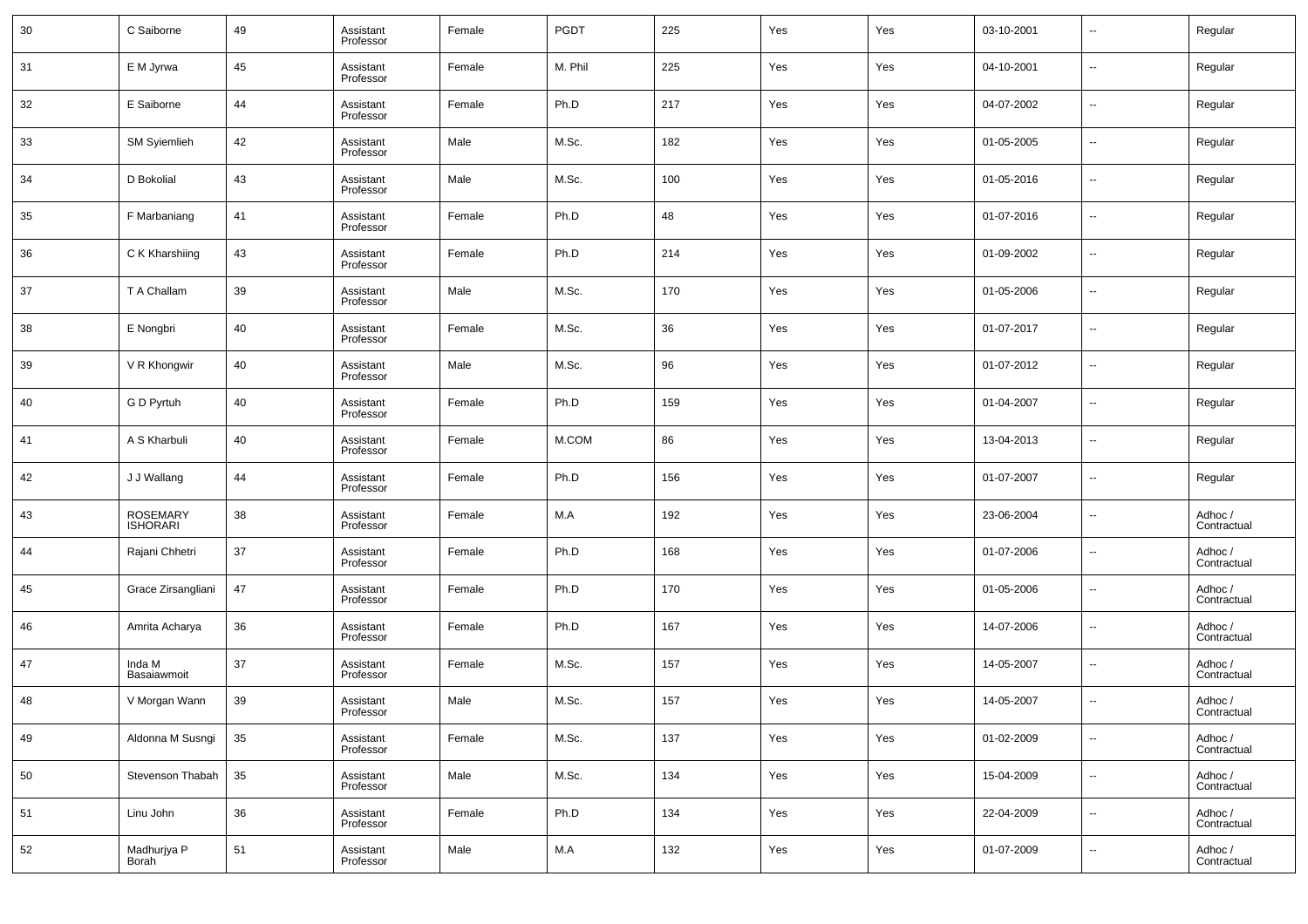| 53 | Mc Kinnel M<br>Lyngwi             | 36 | Assistant<br>Professor | Male   | M.Sc.           | 128 | Yes | Yes | 31-10-2009 | --     | Adhoc /<br>Contractual |
|----|-----------------------------------|----|------------------------|--------|-----------------|-----|-----|-----|------------|--------|------------------------|
| 54 | Arlene<br>Kharnongrum             | 36 | Assistant<br>Professor | Female | M.A             | 125 | Yes | Yes | 01-02-2010 | --     | Adhoc /<br>Contractual |
| 55 | Clara Ermine<br>Sawian            | 38 | Assistant<br>Professor | Female | Ph.D            | 122 | Yes | Yes | 17-04-2010 | --     | Adhoc /<br>Contractual |
| 56 | Andrena <sub>S</sub><br>Malngiang | 36 | Assistant<br>Professor | Female | M.COM           | 121 | Yes | Yes | 05-06-2010 | --     | Adhoc /<br>Contractual |
| 57 | Kanta K Das                       | 41 | Assistant<br>Professor | Female | Ph.D            | 120 | Yes | Yes | 14-06-2010 | --     | Adhoc /<br>Contractual |
| 58 | Gracel W<br>Syiemiong             | 39 | Assistant<br>Professor | Female | MBA             | 120 | Yes | Yes | 01-07-2010 | --     | Adhoc /<br>Contractual |
| 59 | <b>Garland Star Swet</b>          | 35 | Assistant<br>Professor | Male   | M.Sc.           | 111 | Yes | Yes | 16-03-2011 | --     | Adhoc /<br>Contractual |
| 60 | Bablu Lal Rajak                   | 41 | Assistant<br>Professor | Male   | Ph.D            | 111 | Yes | Yes | 01-04-2011 | --     | Adhoc /<br>Contractual |
| 61 | Omprakash Yadav                   | 31 | Assistant<br>Professor | Male   | M.Sc.           | 111 | Yes | Yes | 01-04-2011 | --     | Adhoc /<br>Contractual |
| 62 | T Lynshing                        | 41 | Associate<br>Professor | Male   | Ph.D            | 147 | Yes | Yes | 01-04-2008 | --     | Regular                |
| 63 | Ridameka Chyne                    | 34 | Assistant<br>Professor | Female | Ph.D            | 111 | Yes | Yes | 01-05-2011 | --     | Adhoc /<br>Contractual |
| 64 | Dondor Eddie<br>Lyngdoh           | 38 | Assistant<br>Professor | Male   | M.A             | 96  | Yes | Yes | 01-07-2012 | --     | Adhoc /<br>Contractual |
| 65 | C M Swer                          | 37 | Associate<br>Professor | Female | Ph.D            | 70  | Yes | Yes | 08-09-2014 | --     | Regular                |
| 66 | Gregorius<br>Kharumnuid           | 48 | Assistant<br>Professor | Male   | M.A             | 98  | Yes | Yes | 01-05-2012 | --     | Adhoc /<br>Contractual |
| 67 | Amy Amoreena L<br>Nongpuir        | 33 | Assistant<br>Professor | Female | <b>MBA</b>      | 97  | Yes | Yes | 15-05-2012 | --     | Adhoc /<br>Contractual |
| 68 | <b>G</b> Marwein                  | 41 | Associate<br>Professor | Male   | M.A.(Economics) | 70  | Yes | Yes | 14-09-2014 | --     | Regular                |
| 69 | Wencesl B Kanti<br>Khyllep        | 38 | Assistant<br>Professor | Male   | MBA             | 97  | Yes | Yes | 15-05-2012 | --     | Adhoc /<br>Contractual |
| 70 | Megdalyne<br>Pyngrope             | 38 | Assistant<br>Professor | Female | M.A             | 82  | Yes | Yes | 10-09-2013 | --     | Adhoc /<br>Contractual |
| 71 | Sona Lyndem                       | 30 | Assistant<br>Professor | Female | M.Sc.           | 77  | Yes | Yes | 01-02-2014 | ۰.     | Adhoc /<br>Contractual |
| 72 | W Khongsngi                       | 40 | Assistant<br>Professor | Male   | M. Phil         | 142 | Yes | Yes | 08-09-2008 | $\sim$ | Regular                |
| 73 | Budshaphrang<br>Lyngdoh           | 34 | Assistant<br>Professor | Female | Ph.D            | 77  | Yes | Yes | 01-02-2014 | $\sim$ | Adhoc /<br>Contractual |
| 74 | Gervasius<br>Nongkseh             | 42 | Assistant<br>Professor | Male   | PGDM            | 74  | Yes | Yes | 12-05-2014 | $\sim$ | Adhoc /<br>Contractual |
| 75 | Manjuree Dkhar                    | 38 | Assistant<br>Professor | Female | Ph.D            | 71  | Yes | Yes | 23-07-2014 | $\sim$ | Adhoc /<br>Contractual |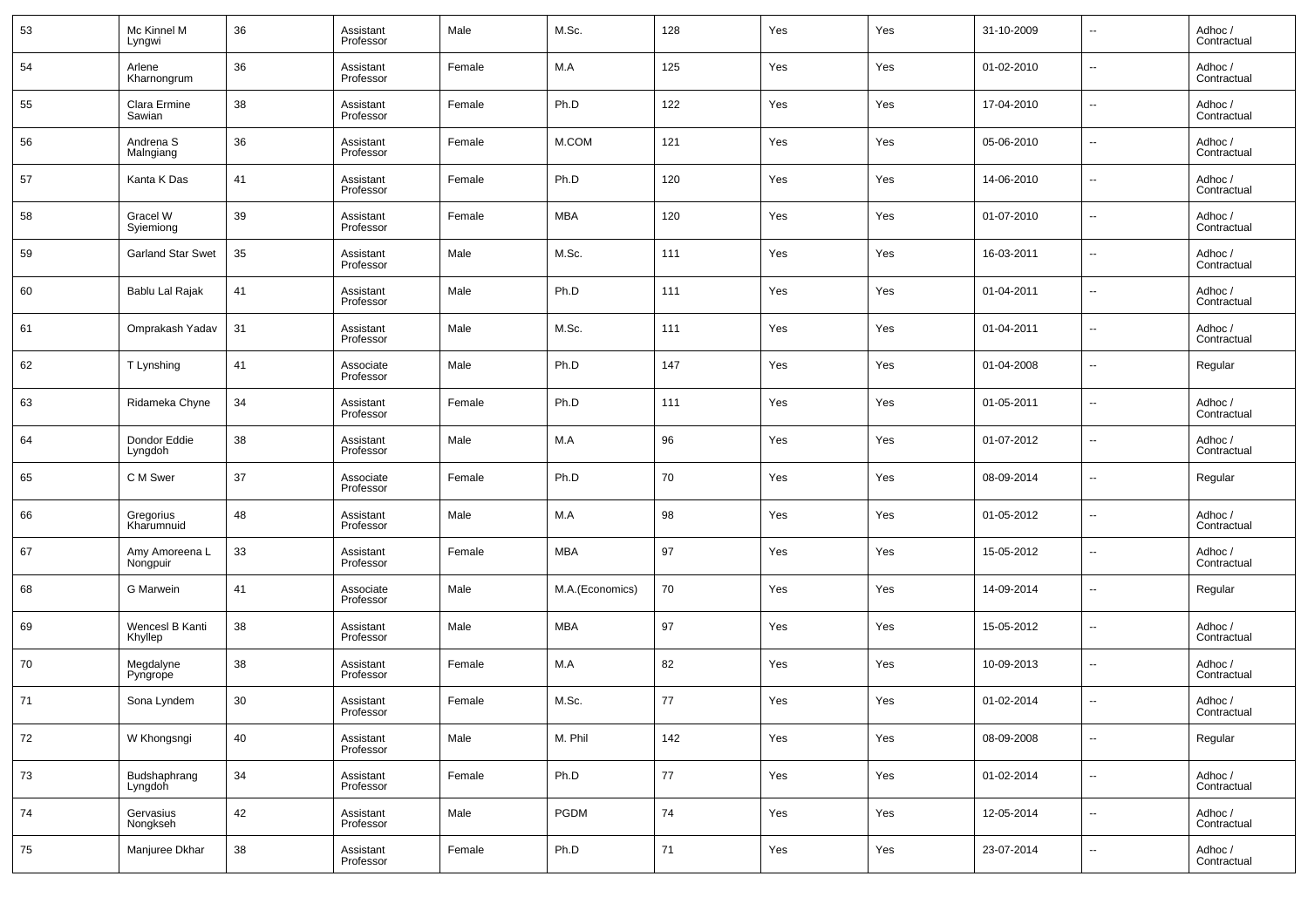| 76 | Shivaraj Bhardwaj | 36 | Assistant<br>Professor | Male   | M.COM           | 69  | Yes | Yes | 19-09-2014 | $\overline{\phantom{a}}$ | Adhoc /<br>Contractual |
|----|-------------------|----|------------------------|--------|-----------------|-----|-----|-----|------------|--------------------------|------------------------|
| 77 | A Snaitang        | 41 | Assistant<br>Professor | Female | Ph.D            | 134 | Yes | Yes | 15-04-2009 | $\overline{\phantom{a}}$ | Regular                |
| 78 | D Lyngdoh         | 35 | Assistant<br>Professor | Male   | Ph.D            | 134 | Yes | Yes | 05-05-2009 | $\overline{\phantom{a}}$ | Regular                |
| 79 | Karen R R Mihsil  | 36 | Assistant<br>Professor | Female | M.Sc.           | 122 | Yes | Yes | 01-05-2010 | $\overline{\phantom{a}}$ | Regular                |
| 80 | P Lynser          | 37 | Assistant<br>Professor | Female | M.Sc.           | 110 | Yes | Yes | 02-05-2011 | $\overline{\phantom{a}}$ | Regular                |
| 81 | D Kharkongor      | 36 | Assistant<br>Professor | Male   | Ph.D            | 96  | Yes | Yes | 01-07-2012 | $\overline{\phantom{a}}$ | Regular                |
| 82 | <b>B</b> Mawkhiew | 34 | Assistant<br>Professor | Female | M.A.(Economics) | 86  | Yes | Yes | 01-05-2013 | $\overline{\phantom{a}}$ | Regular                |
| 83 | W Khyllep         | 30 | Assistant<br>Professor | Male   | M.Sc.           | 86  | Yes | Yes | 01-05-2013 | $\overline{\phantom{a}}$ | Regular                |
| 84 | F Diengdoh        | 37 | Assistant<br>Professor | Male   | M.Sc.           | 107 | Yes | Yes | 01-08-2011 | $\overline{\phantom{a}}$ | Regular                |
| 85 | D F Marbaniang    | 42 | Assistant<br>Professor | Male   | <b>MBA</b>      | 215 | Yes | Yes | 01-08-2002 | $\overline{\phantom{a}}$ | Regular                |
| 86 | A Dohtdong        | 36 | Assistant<br>Professor | Male   | M.A             | 98  | Yes | Yes | 10-05-2012 | $\overline{\phantom{a}}$ | Regular                |
| 87 | Amina Sultana     | 30 | Assistant<br>Professor | Female | M.Sc.           | 39  | Yes | Yes | 20-03-2017 | $\overline{\phantom{a}}$ | Adhoc /<br>Contractual |
| 88 | V Diengdoh        | 42 | Assistant<br>Professor | Female | M.Sc.           | 118 | Yes | Yes | 02-09-2010 | $\overline{\phantom{a}}$ | Regular                |
| 89 | Amanda Syiem      | 30 | Assistant<br>Professor | Female | M.COM           | 61  | Yes | Yes | 04-06-2015 | $\overline{\phantom{a}}$ | Adhoc /<br>Contractual |
| 90 | P L Nongbri       | 42 | Assistant<br>Professor | Male   | <b>MBA</b>      | 191 | Yes | Yes | 04-08-2004 | $\overline{\phantom{a}}$ | Regular                |
| 91 | Freddie M Majaw   | 32 | Assistant<br>Professor | Male   | M.A             | 57  | Yes | Yes | 01-10-2015 | $\overline{\phantom{a}}$ | Adhoc /<br>Contractual |
| 92 | E Syiemlieh       | 33 | Assistant<br>Professor | Male   | M.Sc.           | 73  | Yes | Yes | 19-05-2014 | $\overline{\phantom{a}}$ | Regular                |
| 93 | S Dkhar           | 34 | Assistant<br>Professor | Male   | M.COM           | 61  | Yes | Yes | 10-06-2015 | $\overline{\phantom{a}}$ | Regular                |
| 94 | loh I Ka S Dkhar  | 29 | Assistant<br>Professor | Female | M.COM           | 49  | Yes | Yes | 04-06-2016 | $\overline{\phantom{a}}$ | Adhoc /<br>Contractual |
| 95 | S Hynniewta       | 32 | Assistant<br>Professor | Female | M.Sc.           | 59  | Yes | Yes | 06-08-2015 | $\overline{\phantom{a}}$ | Regular                |
| 96 | Mijing Brahma     | 30 | Assistant<br>Professor | Female | M.Sc.           | 39  | Yes | Yes | 01-04-2017 | $\overline{\phantom{a}}$ | Adhoc /<br>Contractual |
| 97 | <b>B</b> Kshiar   | 35 | Assistant<br>Professor | Male   | M.Sc.           | 59  | Yes | Yes | 06-08-2015 | $\overline{\phantom{a}}$ | Regular                |
| 98 | Albert Nongrum    | 42 | Assistant<br>Professor | Male   | M.A             | 36  | Yes | Yes | 04-07-2017 | $\overline{\phantom{a}}$ | Adhoc /<br>Contractual |